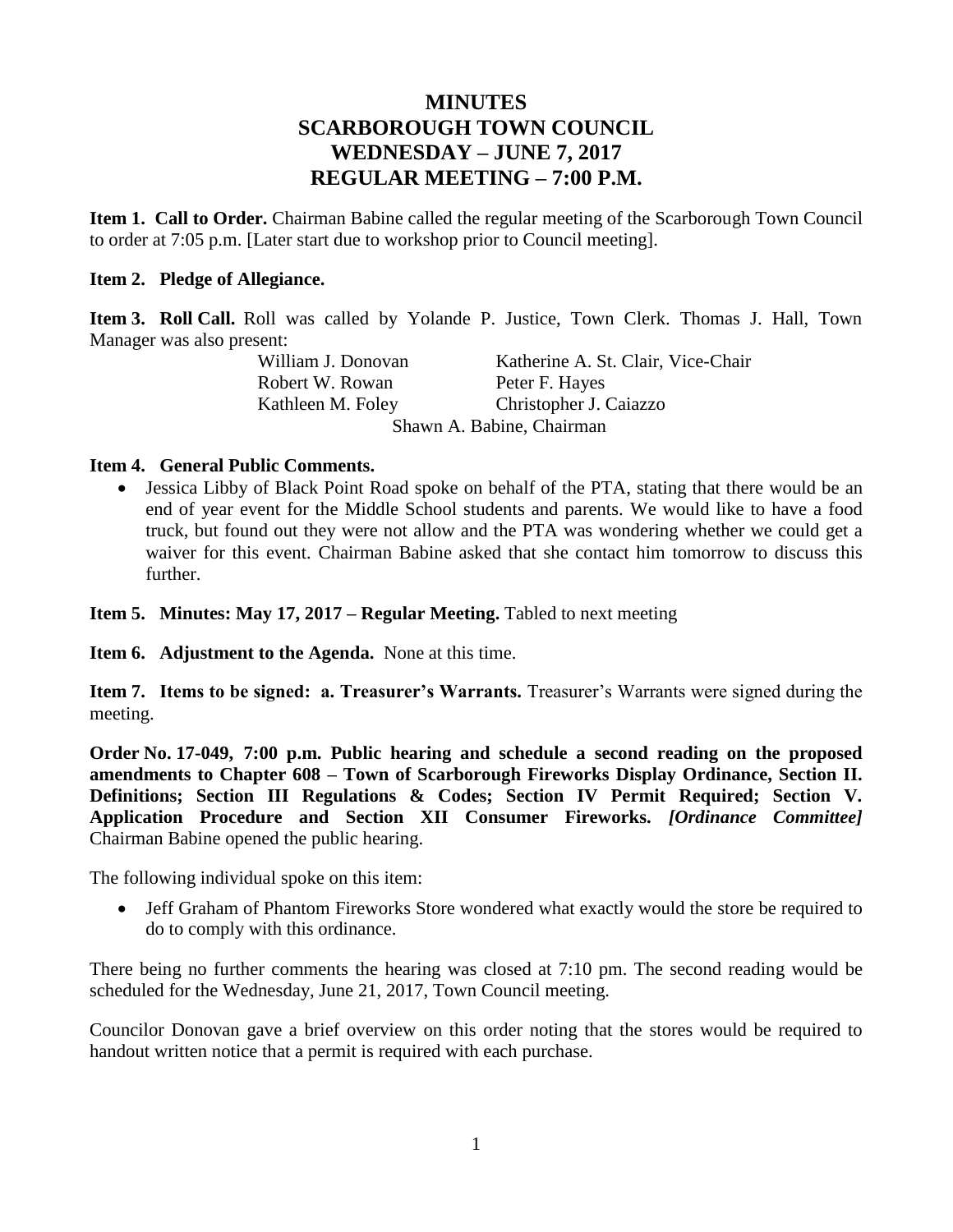**Order No. 17-050, 7:00 p.m. Public hearing and schedule a second reading on the proposed amendments to Chapter 608A – Town of Scarborough Consumer Fireworks Ordinance Section IV, Use of Consumer Firework Restricted; Section V. Violation and Enforcement and Section VIII: Notice.** *[Ordinance Committee]* Chairman Babine opened the public hearing. As there were no comments either for or against the hearing was closed at 7:19 p.m. The second reading would be scheduled for the Wednesday, June 21, 2017, Town Council meeting.

**Order No. 17-051, 7:00 p.m. Public hearing and second reading on the proposed amendments to Chapter 313A – the Town of Scarborough Property Tax Relief - Section 5. Determination of eligibility and amount of eligibility.** *[Ordinance Committee]* Chairman Babine opened the public hearing on this Order. As there were no comments either for or against, the hearing was closed at 7:27 p.m.

Motion by Councilor Rowan, seconded by Councilor St. Clair, to move approval of the seconding reading on the proposed amendments to Chapter 313A – the Town of Scarborough Property Tax Relief - Section 5. Determination of eligibility and amount of eligibility; as follows:

# **Chapter 313A – the Town of Scarborough Property Tax Assistance Ordinance**

BE IT HEREBY ORDAINED by the Town Council of the Town of Scarborough, Maine, in Town

Council assembled, that Chapter 313-A the Town of Scarborough Property Tax Assistance Ordinance

is amended as follows:

## **Section 5. Determination of eligibility and amount of eligibility**

1. Eligibility for Homeowners

If the Tax Assessor determines that the applicant is eligible to participate in the Program, he shall determine the amount of the benefit paid. The amount shall be the least of the following:

- a. The amount, if any, by which (i) the taxes assessed for fiscal year of the Town beginning on July 1 of the preceding calendar year exceeds (ii) 5% of the federal adjusted gross income of the applicant (plus that of any other adult members of the applicant's household); or
- b. A pro-rata share of the available monies in the Program Fund, including any amount in the Property Tax Assistance Reserve Account, allocated based on the amount of the refunds determined under sub-section a for all eligible applicants; or
- c. \$500.00 \$600.00.

In the case of applicants who did not file federal income tax returns, the Tax Assessor, upon presentation of adequate information returns and other information, shall calculate the federal adjusted gross income.

Vote: 7 Yeas.

**Order No. 17-052, 7:00 p.m. Public hearing and schedule a second reading on the request for discontinuance of a portion of Beech Ridge Road.** *[Town Engineer]* Chairman Babine opened the public hearing. As there were no comments either for or against, the hearing was closed at 7:31 p.m. The second reading would be scheduled for the Wednesday, June 21, 2017, Town Council meeting.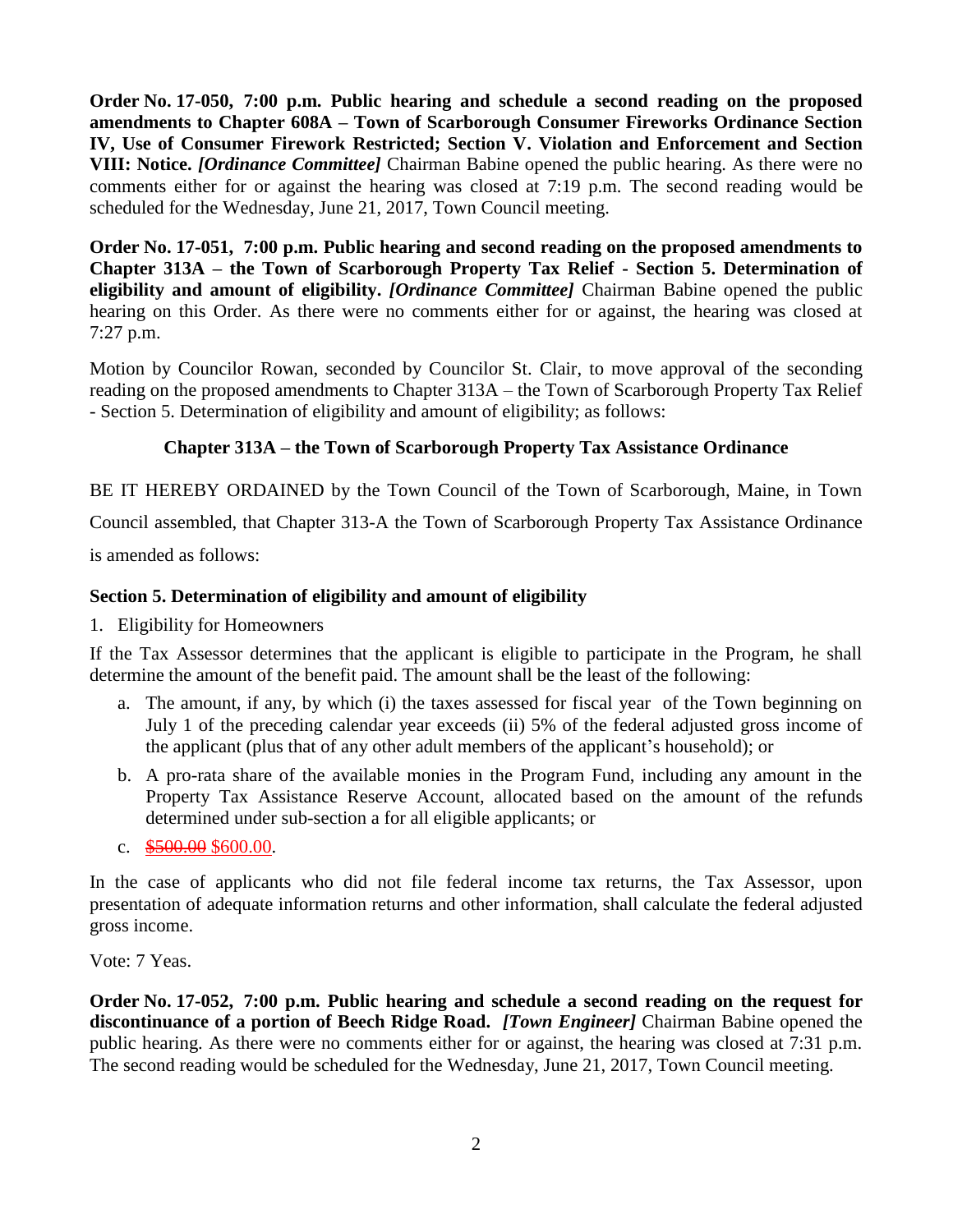**Order No. 17-054, 7:00 p.m. Public Hearing and action on the new requests for a Food Handlers License: a. Melissa Carr, d/b/a Aurora Provisions at the Beach, located at 4 Seal Rock Drive and b. BHM17, LLC, d/b/a Beach House Market, located at 27 East Grand Avenue.** *[Town Clerk]* Chairman Babine opened the public hearing. As there were no comments either for or against, the hearing was closed at 7:32 p.m.

Motion by Councilor Rowan, seconded by Councilor Hayes, to move approval of the new requests for a Food Handlers License: a. Melissa Carr, d/b/a Aurora Provisions at the Beach, located at 4 Seal Rock Drive and b. BHM17, LLC, d/b/a Beach House Market, located at 27 East Grand Avenue.

Vote: 7 Yeas.

**Resolution 17-003. Act on Resolution 17-003, requesting the Town Council's support on the Transportation Improvement Program Project to PACTS.** *[Town Engineer]* Angela Blanchette, Town Engineer, gave a brief overview on this Resolution.

Motion by Councilor Donovan, seconded by Councilor Caiazzo, to move approval of Resolution 17- 03, requesting the Town Council's support on the Transportation Improvement Program Project to PACTS, as follows:

# **RESOLUTION 17-003**

# **PACTS TRANSPORTATION IMPROVEMENT PROGRAM PROJECT ENDORSEMENT**

**BE IT RESOLVED** by the Council of the Town of Scarborough, Maine, in Town Council assembled that,

**WHEREAS,** the Town of Scarborough does hereby support the Portland Area Comprehensive Transportation System (PACTS) 2020 & 2021 Complex Project application for work associated with the East Grand Avenue Complete Street Redesign and,

**WHEREAS,** the submission of the 2020 & 2021 Complex Projects application referred to in Exhibit A, cover letter to John Duncan, PACTS Executive Director, have been made to PACTS for review and consideration for inclusion in the 2020 & 2021 Transportation Improvement Plan.

**NOW, THEREFORE, BE IT RESOLVED,** by the Scarborough Town Council, in Town Council assembled, that we do hereby support the submission of this roadway improvement project application.

Signed and sealed this the 7th day of June 2017, on behalf of the Scarborough Town Council and the Town Manager of Scarborough, Maine. Signed by the Council Chair and attested by the Town Clerk.

Vote 7 Yeas.

**OLD BUSINESS:** None at this time.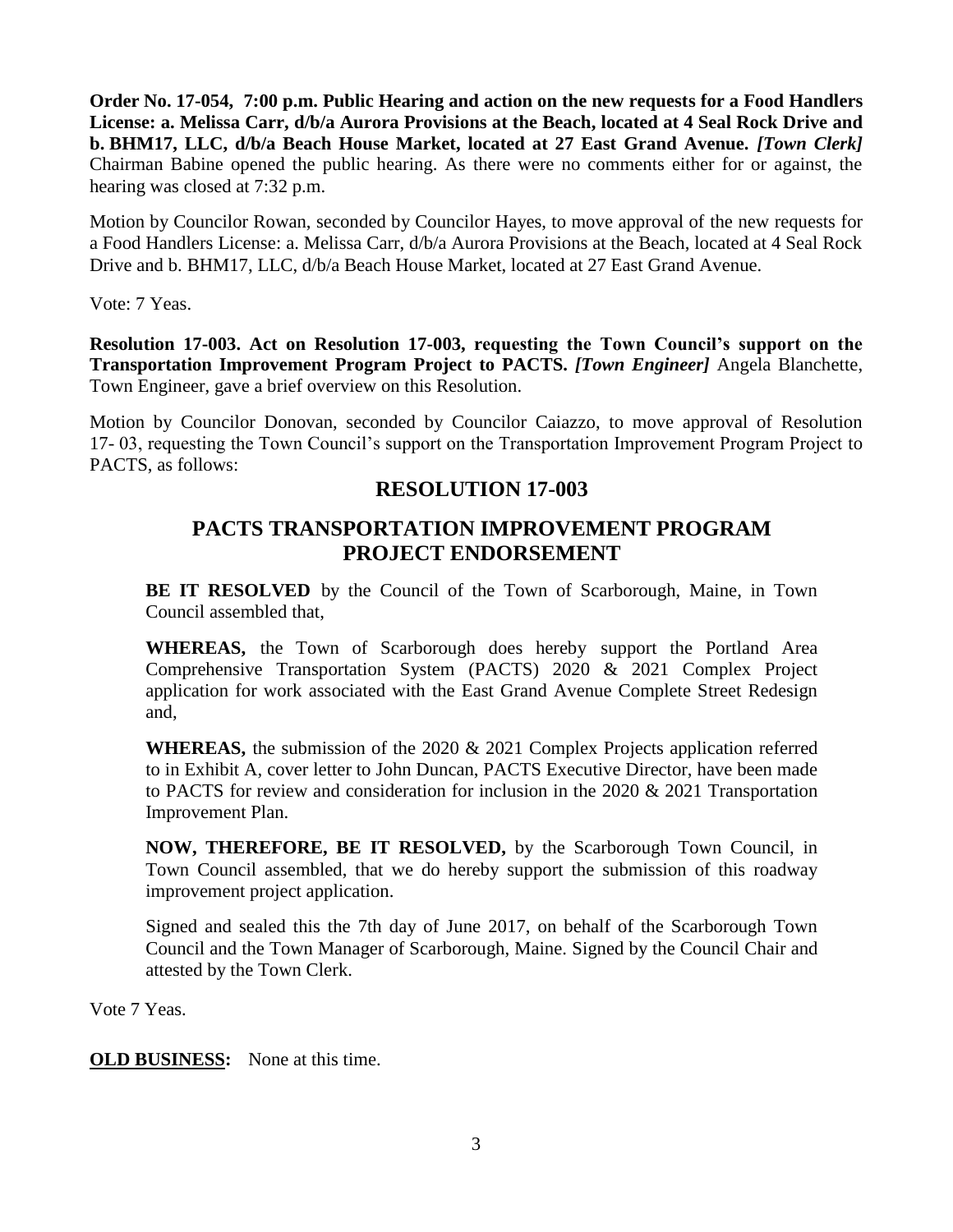#### **NEW BUSINESS:**

**Order No. 17-055. First reading and refer to the Planning Board on the proposed fourth amendment to Contract Zone I – Frank R. Goodwin, E & F Limited Liability Company and Raymond C. Field [Land Rover Dealership], located at 371 US Route One.** *[Planning Department]* Jay Chase, Senior Planner, spoke on the process that would need to be followed in order for this to move forward. At this time representatives from the Land Rover Dealership so Paul Stroski of Sebgo Technics and Ryan Senatore of RSA, gave a brief presentation to the Town Council.

Motion by Councilor Donovan, seconded by Councilor Hayes, to move approval of the first reading and refer to the Planning Board on the proposed fourth amendment to Contract Zone I – Frank R. Goodwin, E & F Limited Liability Company and Raymond C. Field [Land Rover Dealership], located at 371 US Route One, to come back to the Town Council for a public hearing, upon receipt of the Planning Board's recommendations; as follows:

### **FOURTH AMENDMENT TO EXHIBIT I CONTRACT ZONING AGREEMENT BETWEEN THE TOWN OF SCARBOROUGH AND FRANK R. GOODWIN, E & F LIMITED LIABILITY COMPANY AND RAYMOND C. FIELD**

**WHEREAS**, E & F Limited Liability Company ("E & F") entered into a Contract Zoning Agreement with the Town of Scarborough on the  $15<sup>th</sup>$  day of July 1996 (the "Contract"), a copy of which is attached hereto as Schedule A; and,

**WHEREAS**, E & F acquired certain real estate from Raymond C. Field by two deeds dated June 21, 1996 and recorded in the Cumberland County Registry of Deeds at Book 12576 Page 54 and by Corrective Warranty Deed dated October 27, 1997, recorded in the Cumberland County Registry of Deeds at Book 13402, Page 45; and,

**WHEREAS**, E & F built a 3,826 square foot addition to its existing building on the north side of the building away from U.S. Route One, which addition is used for the purposes of automobile sales and service pursuant to a First Amendment to the Contract, dated October 2, 2000, a copy of which is attached hereto as Schedule B; and,

**WHEREAS**, in order to have the proper set backs, E & F acquired an approximate additional 17,070 square feet by deed of KDA LLC (successor to Raymond Field), which deed was dated April 10, 2000 and recorded in the Cumberland County Registry of Deeds at Book 15410, Page 322; and,

**WHEREAS**, the Amended Contract, Schedule B, at paragraph  $3(a)$ , states that E & F was authorized to have an automobile dealership with the structure of 13,730 square feet; and,

**WHEREAS**, the current initial structure is 13,730 square feet and the anticipated additions to the structure will be 2,270 square feet for a total building footprint of 16,500 square feet; and,

**WHEREAS,** the addition to the automobile dealership will also involve an increase in the square footage of the area utilized for outdoor display, storage or parking of vehicles. An additional 7 parking spaces, 5 new spaces being visible from the road will bring the total number of parking spaces to 115, 23 of which will be visible from the road. The relocation of outdoor vehicle storage and display or parking areas to parts of the site closer to the property boundaries or road sidelines than shown on the originally approved site plan is contemplated; and,

**WHEREAS**, the size, location, configuration and topography of this site permit a level of buffering, landscaping and site design which will mitigate what might otherwise be adverse impacts of outdoor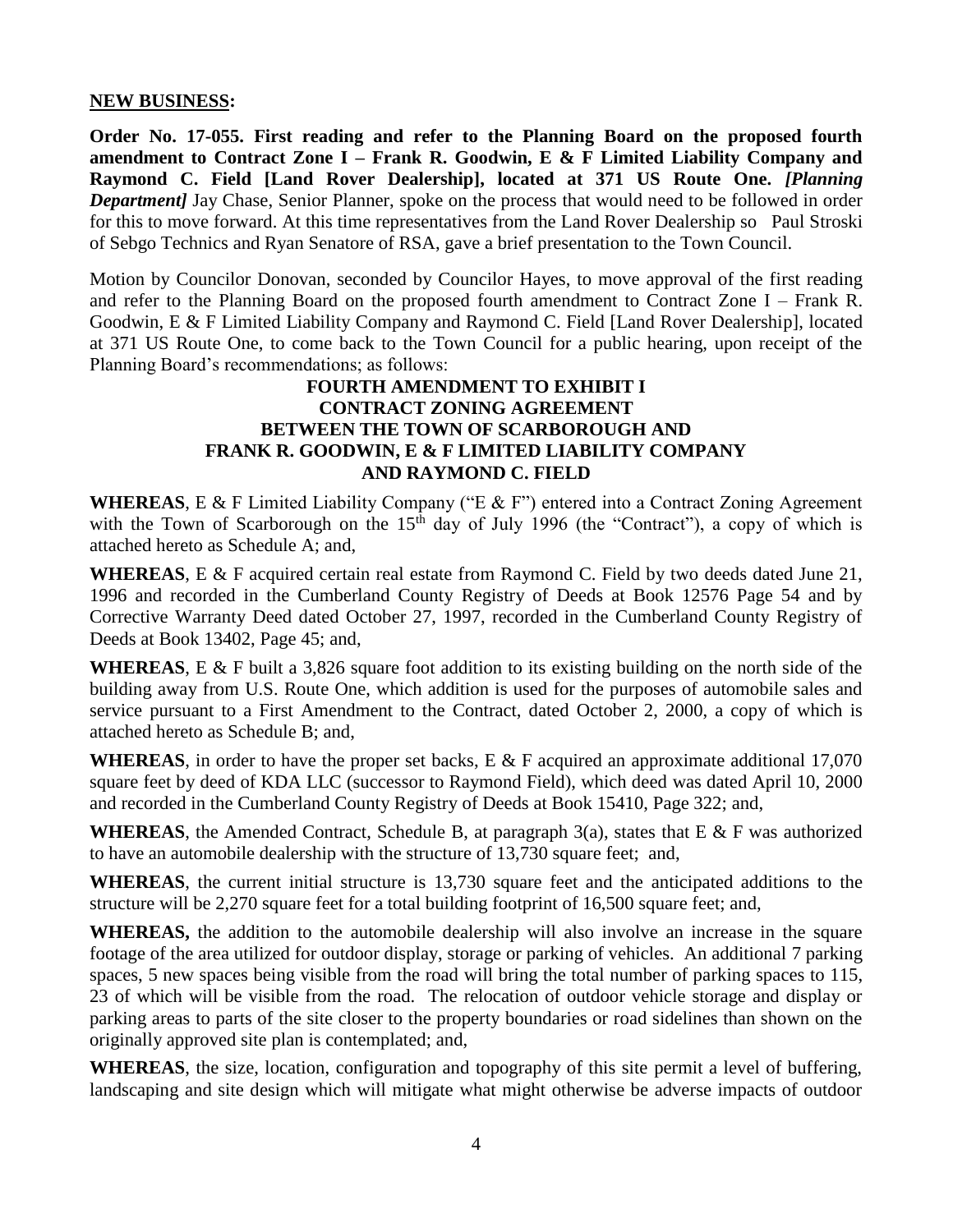displays, storage and sales, because the additional square footage of the building is away from U.S. Route One.

**WHEREAS**, the Amendment to the Contract Zoning Agreement would be consistent with the policies and future land use plan of part three of the Scarborough Comprehensive Plan and is permitted pursuant to the Zoning Ordinance and Maine Law and is consistent with the existing and permitted uses within the original zoning classification.

**NOW THEREFORE**, in consideration of the mutual promises made by each party to the other, the parties covenant and agree as follows:

- 1. The Town will amend the Zoning Map of the Town of Scarborough by adopting the map change shown on Schedule C hereto.
- 2. All references in the original Contract Zoning Agreement, the First Amendment to the Contract, the Second Amendment to the Contract, the Third Amendment to the Contract, and the Fourth Amendment to the contract and to the "site plan" shall hereafter mean the amended site plan approved by the Scarborough Planning Board on (TBD), 2017, attached hereto as Schedule D.
- 3. Upon approval of an amended site plan by the Scarborough Planning Board, E & F Limited Liability Company is authorized to construct the addition to the automobile dealership as portrayed on the Attached Schedule C. The additional construction will be completed within 12 months after execution of this Agreement. Construction of the addition shall be subject to the following conditions:
	- a. The maximum allowable building footprint for the building shall be 16,500 square feet and the maximum building height shall be two stories.
	- b. Building design, style and materials for the addition shall be substantially as depicted on the building elevation plans as prepared by Ryan Senatore Architecture dated TBD 2017, submitted during Site Plan Review.
	- c. No trees or other vegetation existing on the date of this Agreement shall be removed except as indicated in the approved addition site plan.
- 4. Except as amended hereby, E & F Limited Liability Company reaffirms each and every provision of the Contract Zoning Agreement, Schedule A and the First Amendment, Schedule B.
- 5. E & F Limited Liability Company shall record this Amendment to Contract Zoning Agreement in the Cumberland County Registry of Deeds within 30 days after its approval by the Scarborough Town Council.

**IN WITNESS WHEREOF**, the parties hereto have executed this Third Amendment to Contract Zoning Agreement this day of the 2017.

# WITNESS: **TOWN OF SCARBOROUGH**

 $\mathbf{By:}$ 

Its: Town Manager (duly authorized by a vote of

the Scarborough Town Council on (TBD), 2017)

# **E & F LIMITED LIABILITY COMPANY**

\_\_\_\_\_\_\_\_\_\_\_\_\_\_\_\_\_\_\_\_\_\_\_\_\_\_ By: \_\_\_\_\_\_\_\_\_\_\_\_\_\_\_\_\_\_\_\_\_\_\_\_\_\_

Frank R. Goodwin Its: Managing Member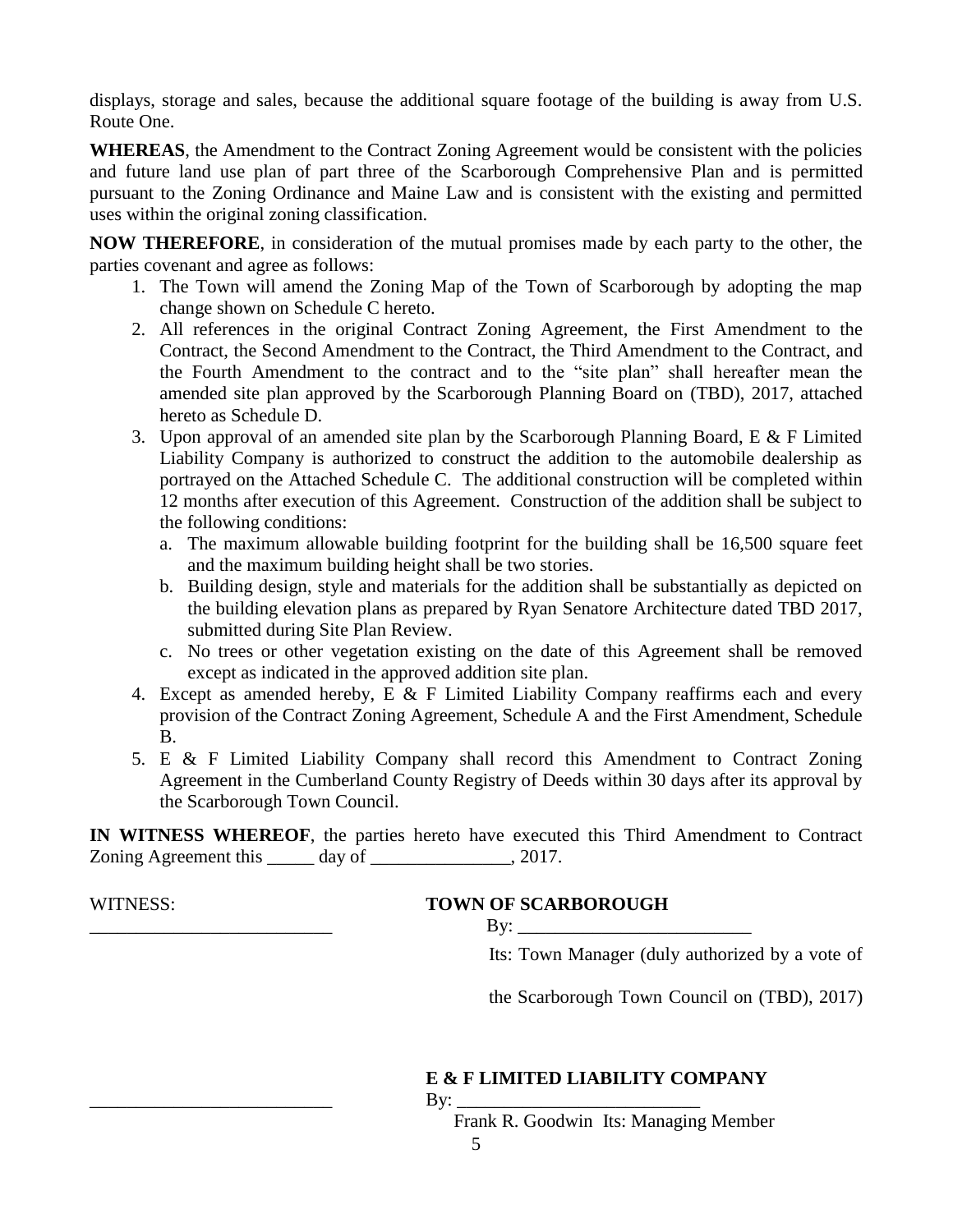#### STATE OF MAINE COUNTY OF CUMBERLAND \_\_\_\_\_\_\_\_\_\_\_, 2017

6

Personally appeared the above named \_\_\_\_\_\_\_\_\_\_\_, in his/her capacity as Scarborough Town Manager and acknowledged the foregoing instrument to be his/her free act and deed. Before me,

\_\_\_\_\_\_\_\_\_\_\_\_\_\_\_\_\_\_\_\_\_\_\_\_\_\_\_\_\_

Notary Public/Attorney at Law

STATE OF MAINE COUNTY OF \_\_\_\_\_\_\_\_\_\_\_\_\_ \_\_\_\_\_\_\_\_\_\_\_, 2017

Personally appeared the above named Frank R. Goodwin in his capacity as Managing Member of E & F Limited Liability Company and acknowledged the foregoing instrument to be his free act and deed. Before me,

Notary Public/Attorney at Law

\_\_\_\_\_\_\_\_\_\_\_\_\_\_\_\_\_\_\_\_\_\_\_\_\_\_\_\_\_

Vote 7 Yeas.

**Order No. 17-056. First reading and refer to the Planning Board on the proposed amendment to Chapter 405, the Scarborough zoning Ordinance - definition of a Golf Course.** *[Planning Department* Karen Martin, Interim Town Planner, gave a brief overview on this request.

Motion by Councilor Caiazzo, seconded by Councilor Hayes, to move approval of the first reading and refer to the Planning Board on the proposed amendment to Chapter 405, the Scarborough zoning Ordinance - definition of a Golf Course, to come back to the Town Council for a public hearing, upon receipt of the Planning Board's recommendations; as follows:

## **AMENDMENT TO CHAPTER 405 THE ZONING ORDINANCE REGARDING DEFINITION OF GOLF COURSE**

BE IT HEREBY ORDAINED by the Town Council of the Town of Scarborough, Maine, in Town

Council assembled, that Section VI (Definitions) of the Zoning Ordinance of the Town of

Scarborough, Maine is amended as follows:

Amend the definition of Golf Course by adding the underlined text as shown below.

## **Section VI Definitions.**

A golf course may include a clubhouse, shelter for players and other accessory structures, including one dwelling unit in an accessory structure and accessory use to the golf course, provided the dwelling unit is occupied by a resident facility manager or by on-duty employees of the facility.

Vote: 7 Yeas.

**Order No. 17-057. Act on the request to appoint Larissa Crockett as the Acting Town Manager, in accordance with Chapter 200, the Scarborough Town Charter, Article III, Section 305, Absence of Town Manager.** *[Town Manager]* Thomas J. Hall, Town Manager, gave a brief overview on this order.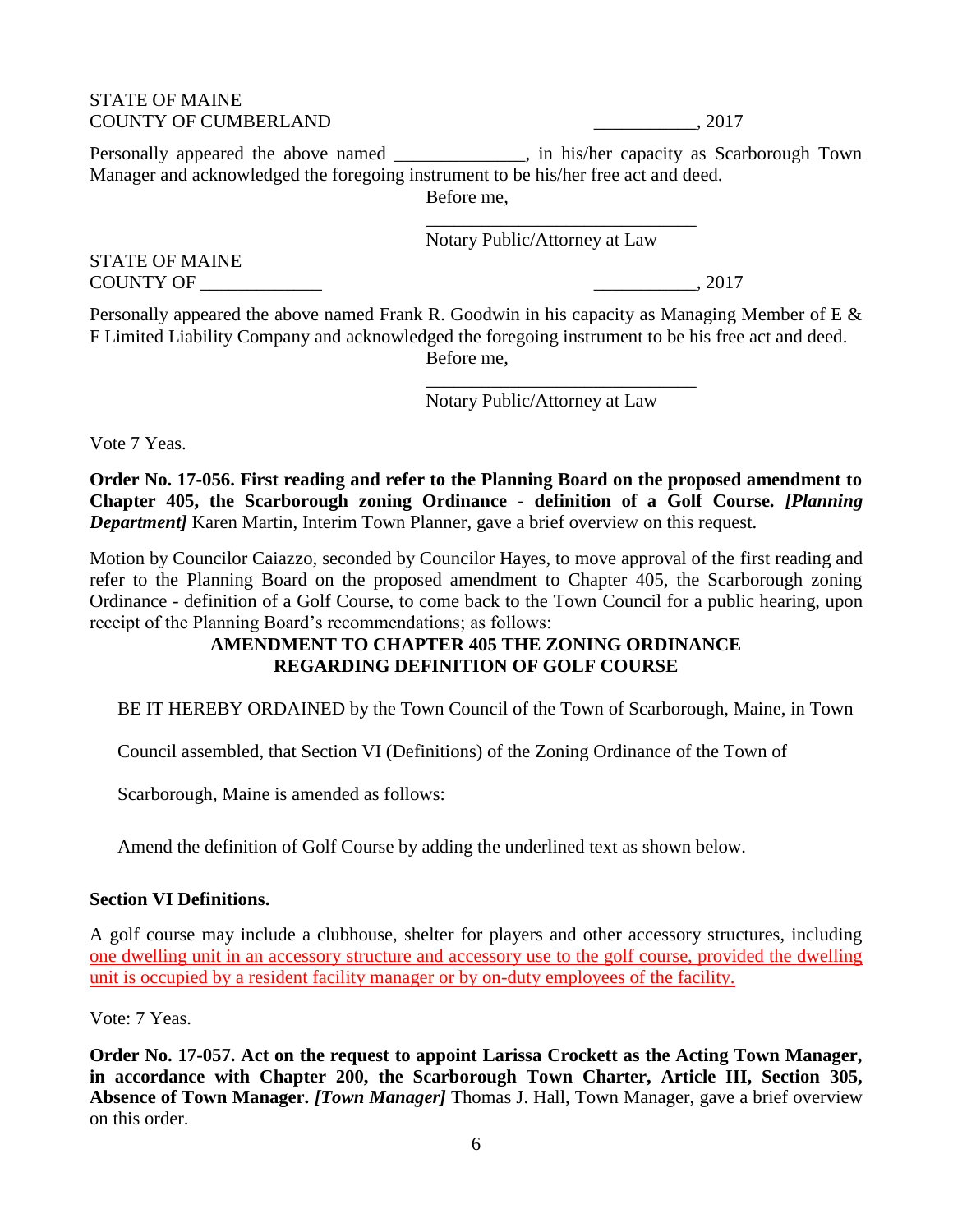Motion by Councilor St. Clair, seconded by Councilor Hayes, to move approval to appoint Larissa Crockett as the Acting Town Manager, in accordance with Chapter 200, the Scarborough Town Charter, Article III, Section 305, Absence of Town Manager.

Vote: 7 Yeas.

**Order No. 17-058. Act on the request to renew the Town Manager's contract.** *[Council Chair]* Chairman Babine gave a brief over on this Order.

Motion by Councilor Hayes, seconded by Councilor Rowan, to move approval to renew the Town Manager's for another 3 years with a term to expire in June of 2020.

Vote: 7 Yeas.

**Item 8. Non Action Items.** None at this time.

## **Item 9. Standing and Special Committee Reports and Liaison Reports.**

- Councilor Foley gave an update on the John Andrew 5K in support of the Eastern Trail and mentioned an event that had been at Town & Country Federal Credit Union that helped draw awareness to the Eastern Trail.
- Councilor St. Clair gave an update on the Communications Roundtable event that had been held. There would be a Council Table at the Polls and would like to see fellow Councilors take a turn manning the table.
- Councilor Rowan gave an update on the SEDCO Board and the Historic Implementation Presentation Committee.
- Councilor Donovan gave an update on the Planning Board, the Comp Plan Kickoff meeting; the GPCOG Meeting and the Scarborough Police Department was presented the President's Award for Operation Hope. He also gave an update on the Ordinance Committee.
- Chairman Babine gave an update on the Library Trustees; the ecomaine Annual Meeting would be held on June  $15<sup>th</sup>$ . The first meeting in July will be a workshop on Council Goals.

**Item 10. Town Manager Report.** Thomas J. Hall, Town Manager, gave the following updates:

- The thanked everyone on the employment contract.
- Site walk on Avenue 2 with residents of Pine Point on June  $15<sup>th</sup>$  at 2 p.m.
- Mentioned there had been concerns with a neighbor on Sawyer Road who was growing medical marijuana in the back yard and reminded the Council that the moratorium would be coming back at the September  $6<sup>th</sup>$  Town Council meeting.
- He commented on the Workshop earlier this evening on the Running Hill Road.
- Good news for the Town in that the Maine Department of Labor has awarded us the Shape Award, the Town is good through to September 2018.

## **Item 11. Council Member Comments.**

- Councilor Caiazzo reminded voters to get out and vote on June  $13<sup>th</sup>$  on the School Budget Validation Referendum and the Municipal Fueling Station Referendum.
- Councilor Hayes urged everyone to vote on Tuesday, June 13<sup>th</sup>.